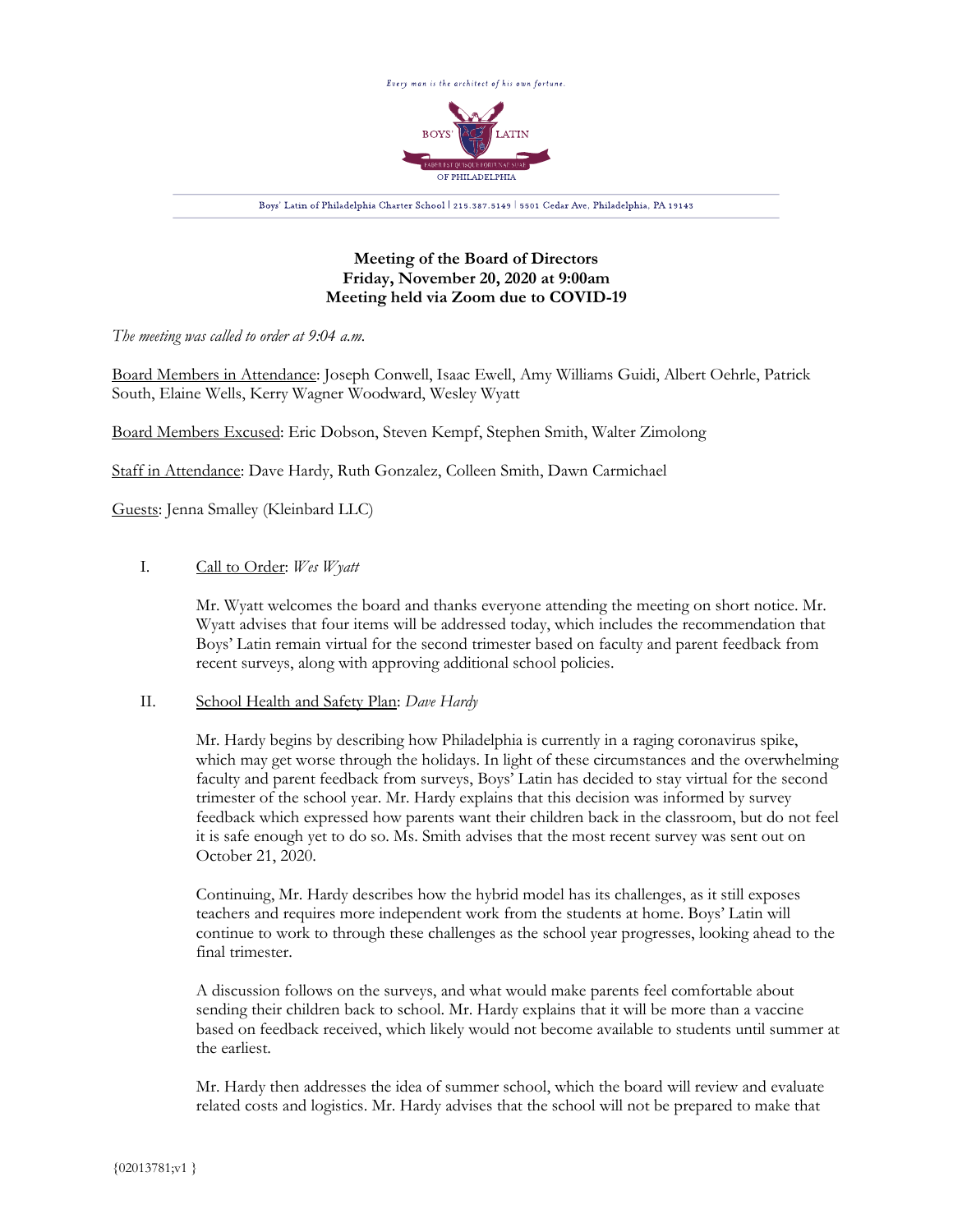recommendation until February. Next steps will be sending out an additional survey asking parents about what would make them feel comfortable to send their children back to school. The teaching staff will also need to be consulted, as they have had a grueling year working through the pandemic.

Ms. Woodward supports the recommendation to stay virtual for the second trimester, with an idea to provide eventual in-school supports such as college advising and specialized services best delivered in-person. Mr. Hardy adds that the school psychologist feels safe to meet with students for their required psychological evaluations. Mr. Hardy commits to preparing a preliminary list of in-person services the school could provide by the December board meeting.

There is a motion for the 2020-2021 Boys' Latin school to remain in virtual mode for Trimester II, which is moved by Mr. Wyatt and seconded by Mr. Oehrle. The motion passes unanimously.

Mr. Wyatt confirms that the upcoming survey will be distributed this December to include items such as an appetite for summer school and what would make people feel comfortable to come back to in-person learning.

Mr. Hardy then proposes that Boys' Latin's Middle School modify their instructional hours to mimic the high school. Mr. Hardy explains how the high school faculty decided it would be better to have longer classes, splitting the day into two segments. Mr. Hardy adds that classes at the middle school currently are not long enough for teachers to get what they need done.

There is a motion to approve the reviewed and revised Emergency Instructional Time Template as presented to the board, which is moved by Mr. Conwell and seconded by Ms. Woodward. The motion passes unanimously.

Mr. Hardy concludes his presentation.

#### III. Special Education Policies: *Colleen Smith*

Ms. Smith begins by explaining that since Boys' Latin's inception, there are two standard polices which every few years the school reviews and revises. Every six years Boys' Latin goes through a cycle of monitoring for compliance of special education programming, which is what prompted this year's revision.

Ms. Smith then presents the two polices: the first being the Positive Behavior Support Policy which outlines what Boys' Latin provides for special education special students, and the second being the Confidentiality of Student Education Records Policy and Guidelines which regulates how students records are maintained and released.

There is a motion to approve Boys' Latin's Positive Behavior Support Policy as confirmed to be in accordance with current regulations, which is moved by Ms. Woodward and seconded by Ms. Guidi. The motion passes unanimously.

There is a motion to approve Boys' Latin's Confidentiality of Student Education Records Policy and Guidelines as confirmed to be in accordance with current regulations, which is moved by Mr. Wyatt and seconded by Mr. Conwell. The motion passes unanimously.

Ms. Smith concludes her presentation.

#### IV. Other Business: *Wes Wyatt and Dave Hardy*